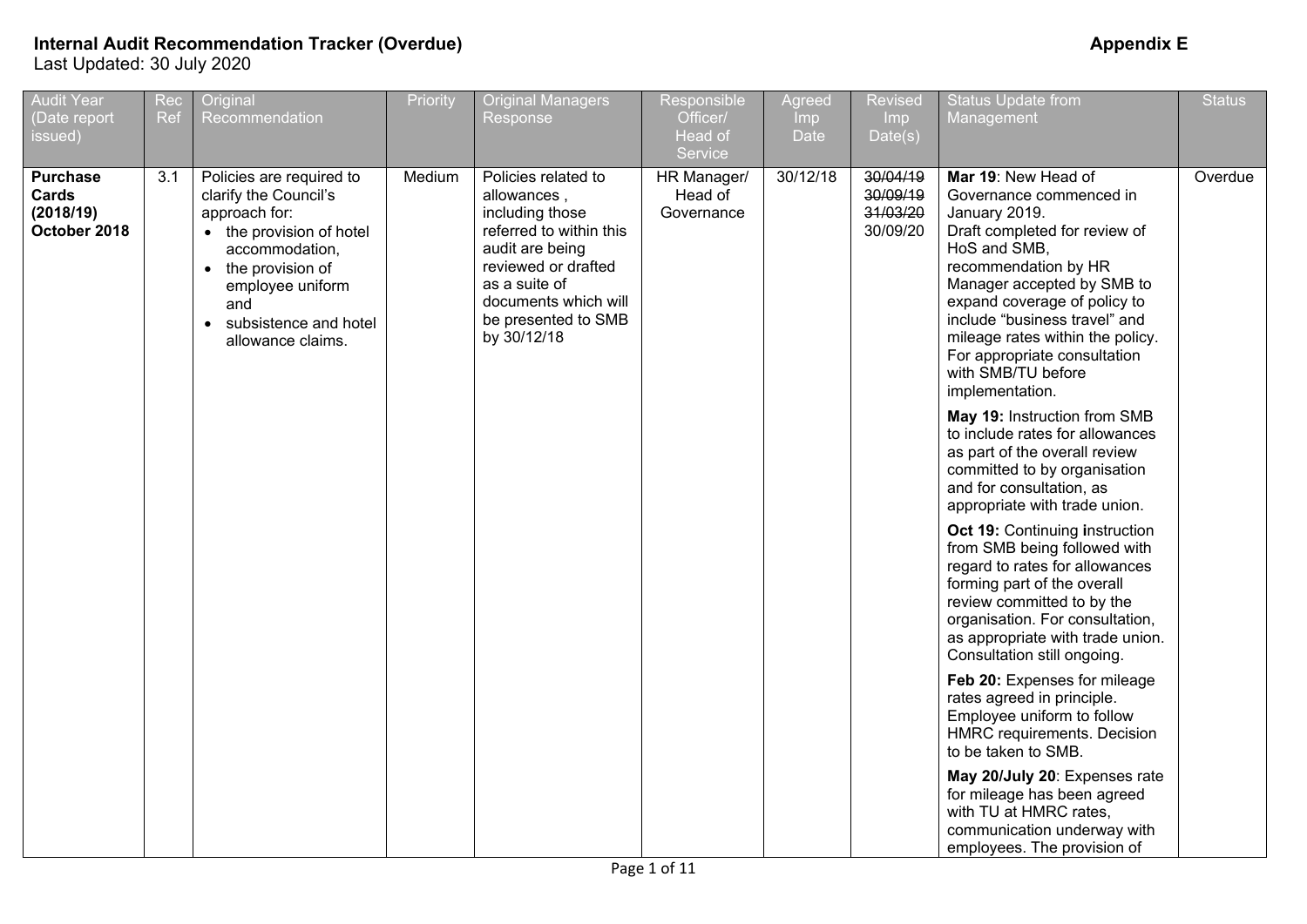| <b>Audit Year</b><br>(Date report<br>issued)                         | Rec<br>Ref   | Original<br>Recommendation                                                             | Priority | <b>Original Managers</b><br>Response                                                        | Responsible<br>Officer/<br>Head of<br>Service | Agreed<br><b>Imp</b><br>Date | <b>Revised</b><br>Imp<br>Date(s)                                     | <b>Status Update from</b><br>Management                                                                                                                                                       | <b>Status</b> |
|----------------------------------------------------------------------|--------------|----------------------------------------------------------------------------------------|----------|---------------------------------------------------------------------------------------------|-----------------------------------------------|------------------------------|----------------------------------------------------------------------|-----------------------------------------------------------------------------------------------------------------------------------------------------------------------------------------------|---------------|
|                                                                      |              |                                                                                        |          |                                                                                             |                                               |                              |                                                                      | uniform and relevant<br>procurement if applicable under<br>consideration.                                                                                                                     |               |
| <b>Software</b><br>Licensing<br>(2018/19)<br><b>December</b><br>2018 |              | A Software Management<br>policy should be<br>developed and<br>distributed accordingly. | Medium   | A Software<br><b>Management Policy</b><br>will be developed and<br>distributed to all staff | Senior ICT<br>Manager                         | 28/02/19                     | 31/03/19<br>31/05/19<br>31/12/19<br>01/03/20<br>31/03/20<br>30/09/20 | Mar 19: A Software<br>Management Policy is being<br>developed and will be<br>distributed as part of the<br>updated Information Security<br>Policy and Acceptable Terms of<br>Use by 31/03/19. | Overdue       |
|                                                                      |              |                                                                                        |          |                                                                                             |                                               |                              |                                                                      | May 19: This is currently in draft<br>format to go to the ICT<br>Operations Board and<br>Information Governance Group.                                                                        |               |
|                                                                      |              |                                                                                        |          |                                                                                             |                                               |                              |                                                                      | Oct 19: This will go to the<br>Information Governance Group<br>quarterly meeting in November.<br>It will then have to be deployed<br>using MetaCompliance.                                    |               |
|                                                                      |              |                                                                                        |          |                                                                                             |                                               |                              |                                                                      | Feb 20: Draft policy currently<br>being reviewed by IGG                                                                                                                                       |               |
|                                                                      |              |                                                                                        |          |                                                                                             |                                               |                              |                                                                      | May 20/July 20: Some changes<br>are required following review of<br>the policy by IGG, and will be<br>represented at the next IGG<br>(planned for September)                                  |               |
| <b>IT Asset</b><br><b>Management</b><br>(2018/19)                    | $\mathbf{1}$ | The ICT Strategy should<br>be updated and the four-<br>year replacement                | Medium   | The ICT Strategy will<br>be updated to include<br>IT equipment life-                        | Senior ICT<br>Manager                         | 31/03/19                     | 31/05/19<br>30/11/19<br>31/03/20                                     | May 19: This is being included<br>in the ICT Strategy which is in<br>draft format.                                                                                                            | Overdue       |
| <b>December</b><br>2018                                              |              | strategy confirmed within<br>it, approved and adopted                                  |          | cycle and the<br>replacements                                                               |                                               |                              | 31/12/20                                                             | Oct 19: This is still in draft.                                                                                                                                                               |               |
|                                                                      |              |                                                                                        |          | strategy.                                                                                   |                                               |                              |                                                                      | Feb 20: Being progressed                                                                                                                                                                      |               |
|                                                                      |              |                                                                                        |          |                                                                                             |                                               |                              |                                                                      | May 20/July 20: The draft<br>strategy will need reviewing in<br>light of Covid-19 and changing                                                                                                |               |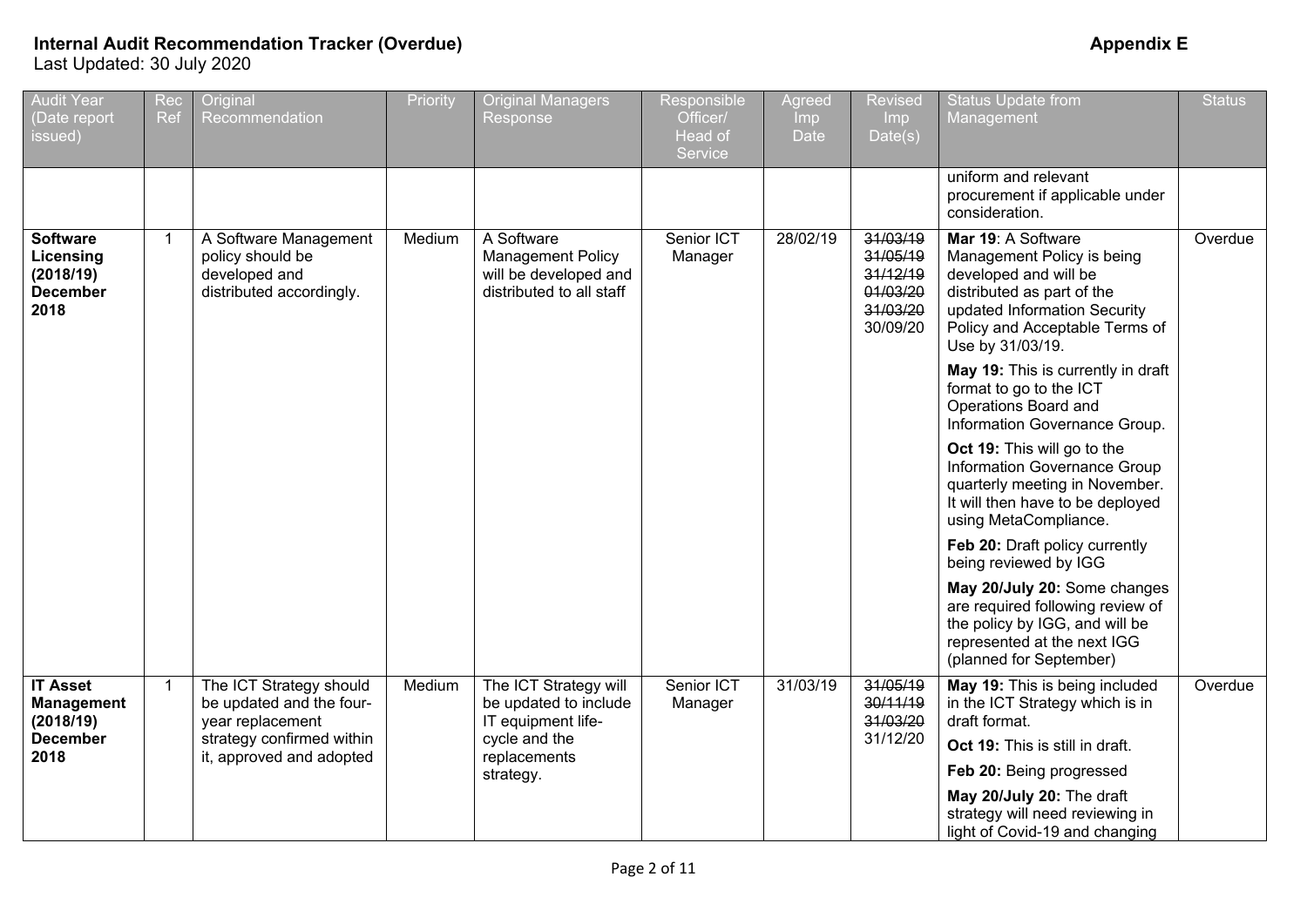| <b>Audit Year</b><br>Date report<br>issued)                                | Rec<br>Ref     | Original<br>Recommendation                                                                                                                                                                          | Priority | <b>Original Managers</b><br>Response | Responsible<br>Officer/<br>Head of<br>Service | Agreed<br>Imp<br>Date | <b>Revised</b><br>Imp<br>Date(s)             | <b>Status Update from</b><br>Management                                                                                                                                                                                                                                                                                                                                                                                                                                           | <b>Status</b> |
|----------------------------------------------------------------------------|----------------|-----------------------------------------------------------------------------------------------------------------------------------------------------------------------------------------------------|----------|--------------------------------------|-----------------------------------------------|-----------------------|----------------------------------------------|-----------------------------------------------------------------------------------------------------------------------------------------------------------------------------------------------------------------------------------------------------------------------------------------------------------------------------------------------------------------------------------------------------------------------------------------------------------------------------------|---------------|
|                                                                            |                |                                                                                                                                                                                                     |          |                                      |                                               |                       |                                              | the way the Council works. Also<br>the priorities will need to be<br>changed and brought in line<br>with the Covid-19 Recovery<br>Group actions and<br>recommendations                                                                                                                                                                                                                                                                                                            |               |
| Leasehold<br><b>Service</b><br><b>Charges</b><br>(2018/19)<br>January 2019 | $\overline{1}$ | As part of the year three<br>Best Value review of the<br>HTS contract, the annual<br>service charge allocation<br>model for leaseholders<br>should be revisited and<br>based on actual HTS<br>costs | Medium   | Agreed                               | Head of<br>Housing                            | 31/08/19              | 31/12/19<br>01/04/20<br>31/07/20<br>30/09/20 | Oct 19: The recent Best Value<br>Review of HTS P&E Ltd looked<br>at the evidence base of existing<br>ASC (Annual Service Charge)<br>in terms of breaking down cost<br>on individual services for<br>amongst other reasons to<br>represent charges to<br>Leaseholders.                                                                                                                                                                                                             | Overdue       |
|                                                                            |                |                                                                                                                                                                                                     |          |                                      |                                               |                       |                                              | It was found that HTS (Property<br>and Environment) Ltd does not<br>record currently at cost centre<br>as HDC does and therefore it<br>was not possible to state the<br>profit or loss on each trading<br>activity or cost centre<br>individually. Based upon the<br>evidence submitted to the<br>review, it has not been possible<br>to exactly determine the base<br>operation costs of HTS (P&E)<br>Ltd and make direct<br>comparisons to the original<br>2017 business model. |               |
|                                                                            |                |                                                                                                                                                                                                     |          |                                      |                                               |                       |                                              | Further work should be<br>conducted to ensure this is<br>concluded as a matter of<br>urgency to be included in the<br>prioritised action plan to be<br>approved at Cabinet in Dec 19.                                                                                                                                                                                                                                                                                             |               |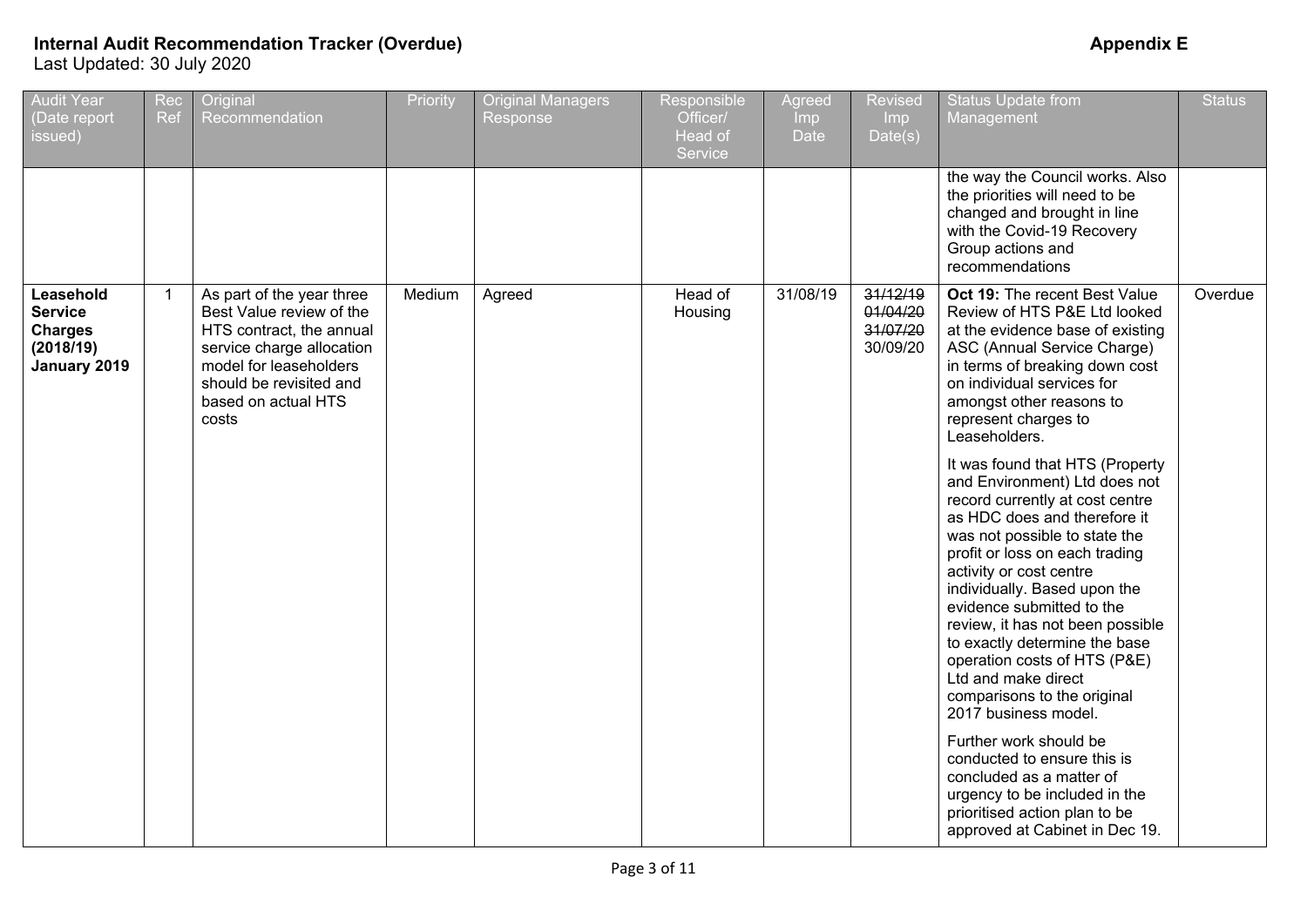# **Internal Audit Recommendation Tracker (Overdue) Appendix E**

Last Updated: 30 July 2020

| <b>Audit Year</b><br>(Date report<br>issued)    | Rec<br>Ref | Original<br>Recommendation                                                                                                                                         | Priority | <b>Original Managers</b><br>Response                        | Responsible<br>Officer/<br>Head of<br>Service                          | Agreed<br>Imp<br><b>Date</b> | Revised<br>Imp<br>Date(s) | <b>Status Update from</b><br>Management                                                                                                                                                                                                        | <b>Status</b> |
|-------------------------------------------------|------------|--------------------------------------------------------------------------------------------------------------------------------------------------------------------|----------|-------------------------------------------------------------|------------------------------------------------------------------------|------------------------------|---------------------------|------------------------------------------------------------------------------------------------------------------------------------------------------------------------------------------------------------------------------------------------|---------------|
|                                                 |            |                                                                                                                                                                    |          |                                                             |                                                                        |                              |                           | Feb 20: Implementation from<br>April 2020 onwards of the<br>variation of the cost reporting<br>structure for HTS to correlate<br>with the Council's cost centre<br>arrangements. HTS (Property<br>and Environment) Ltd have<br>confirmed that: |               |
|                                                 |            |                                                                                                                                                                    |          |                                                             |                                                                        |                              |                           | (a) Callsys system (contractor<br>system) has been updated from<br>1 January 2020, with detailed<br>allocations of cost centres for<br>upload to their accounting<br>package.                                                                  |               |
|                                                 |            |                                                                                                                                                                    |          |                                                             |                                                                        |                              |                           | (b) Detailed alignment of<br>allocations to be concluded by<br>end of February 2020.                                                                                                                                                           |               |
|                                                 |            |                                                                                                                                                                    |          |                                                             |                                                                        |                              |                           | May 20: Report to go the<br>Shareholder Sub-Committee in<br><b>July 2020</b>                                                                                                                                                                   |               |
|                                                 |            |                                                                                                                                                                    |          |                                                             |                                                                        |                              |                           | July 20: Covid-19 recovery is<br>being established. This will<br>mean the Council diary will be<br>adapted and meeting dates<br>realigned.                                                                                                     |               |
| <b>Complaints</b><br>2018/19<br><b>May 2019</b> | -1         | Implement a mechanism<br>whereby actions from the<br>lessons learnt<br>questionnaire are<br>followed up. This could<br>be achieved by SMB<br>receiving a follow up | Medium   | A quarterly report is<br>sent to SMB in<br>regards to this. | Customer and<br>Media<br>Services<br>Manager/<br>Head of<br>Governance | 30/06/19                     | 31/03/20<br>31/12/20      | Oct 19: This has been<br>happening since in a basic<br>format since June 2019. It will<br>give Heads of Service key<br>trends but does require further<br>development and this is likely to<br>coincide with the action below.                 | Overdue       |
|                                                 |            | action report.                                                                                                                                                     |          |                                                             |                                                                        |                              |                           | Feb 20: A report is still<br>scheduled to go to SMB prior to<br>31 March 2020. This will outline<br>a request to move to a two                                                                                                                 |               |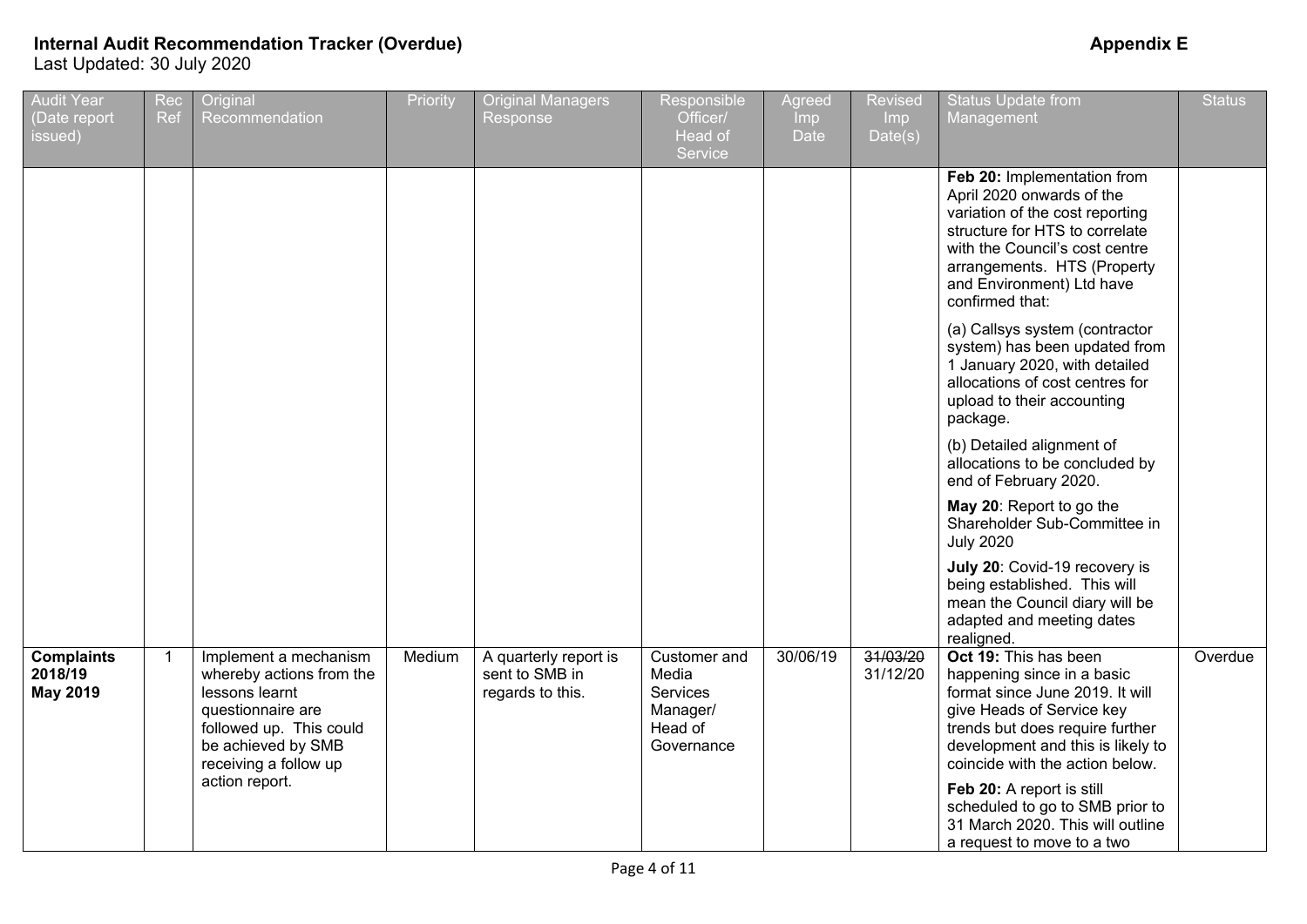# **Internal Audit Recommendation Tracker (Overdue) Appendix E**

Last Updated: 30 July 2020

| <b>Audit Year</b><br>Date report<br>issued) | Rec<br>Ref     | Original<br>Recommendation                                                                                                      | Priority | Original Managers<br>Response                                          | Responsible<br>Officer/<br>Head of<br>Service                      | Agreed<br><b>Imp</b><br><b>Date</b> | <b>Revised</b><br><b>Imp</b><br>Date(s) | <b>Status Update from</b><br>Management                                                                                                                                                                                     | <b>Status</b> |
|---------------------------------------------|----------------|---------------------------------------------------------------------------------------------------------------------------------|----------|------------------------------------------------------------------------|--------------------------------------------------------------------|-------------------------------------|-----------------------------------------|-----------------------------------------------------------------------------------------------------------------------------------------------------------------------------------------------------------------------------|---------------|
|                                             |                |                                                                                                                                 |          |                                                                        |                                                                    |                                     |                                         | stage process and further work<br>on a sustainable mechanism to<br>learn from complaints.                                                                                                                                   |               |
|                                             |                |                                                                                                                                 |          |                                                                        |                                                                    |                                     |                                         | May 20/July 20: Report<br>delayed due to Corona<br>pandemic. At this stage it is not<br>deemed urgent and therefore<br>realistically would set new<br>target of 31/12/20                                                    |               |
| <b>Complaints</b><br>2018/19<br>May 2019    | $\overline{2}$ | Consider moving to a two<br>stage complaints process<br>by presenting a paper to<br>SMB (Senior<br>Management Board) on<br>this | Medium   | This has been<br>considered previously<br>and will be raised<br>again. | Customer and<br>Media<br>Services<br>Manager/Head<br>of Governance | 30/06/19                            | 31/03/20<br>31/12/20                    | Oct 19: Although not<br>progressed due to changes in<br>service area, it has now been<br>raised with Head of Governance<br>with a view to take a report to<br>SMB before 31/03/20                                           | Overdue       |
|                                             |                |                                                                                                                                 |          |                                                                        |                                                                    |                                     |                                         | Feb 20: A report is still<br>scheduled to go to SMB prior to<br>31 March 2020. This will outline<br>a request to move to a two<br>stage process and further work<br>on a sustainable mechanism to<br>learn from complaints. |               |
|                                             |                |                                                                                                                                 |          |                                                                        |                                                                    |                                     |                                         | May 20/July 20: Report<br>delayed due to Corona<br>pandemic. At this stage it is not<br>deemed urgent and therefore<br>realistically would set new<br>target of 31/12/20                                                    |               |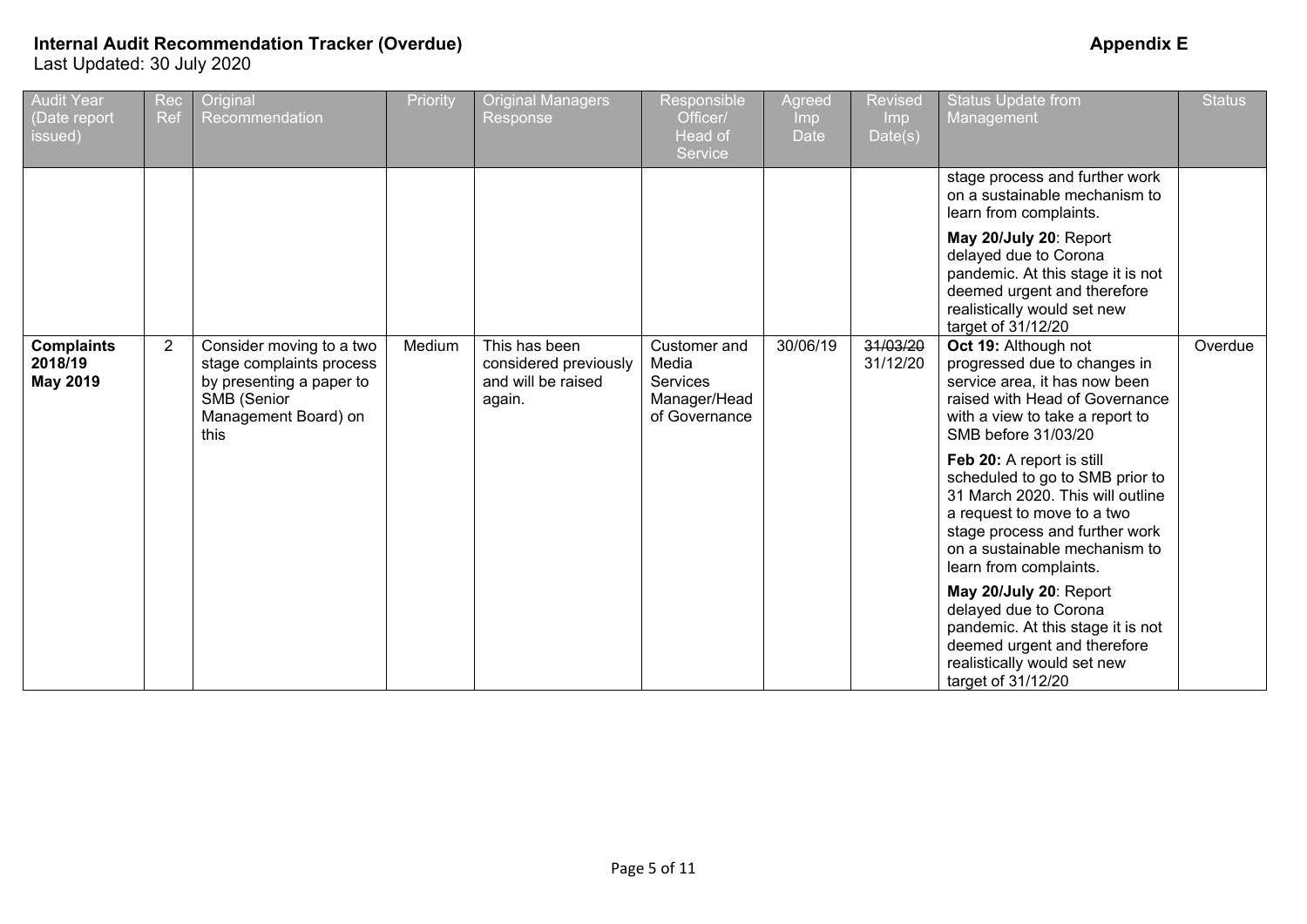| <b>Audit Year</b><br>Date report<br>issued)                                     | Rec<br>Ref | Original<br>Recommendation                                                                                             | Priority | <b>Original Managers</b><br>Response                                                                                                                                                                                                                                                                                                                                  | Responsible<br>Officer/<br>Head of<br>Service                                                 | Agreed<br>Imp<br>Date | <b>Revised</b><br>Imp<br>Date(s) | <b>Status Update from</b><br>Management                                                                                                                                                                                                                                                                                                                                                                                                                                                                                                                                                                                                                                                                                                                                                                                                                                                                                                                                        | <b>Status</b> |
|---------------------------------------------------------------------------------|------------|------------------------------------------------------------------------------------------------------------------------|----------|-----------------------------------------------------------------------------------------------------------------------------------------------------------------------------------------------------------------------------------------------------------------------------------------------------------------------------------------------------------------------|-----------------------------------------------------------------------------------------------|-----------------------|----------------------------------|--------------------------------------------------------------------------------------------------------------------------------------------------------------------------------------------------------------------------------------------------------------------------------------------------------------------------------------------------------------------------------------------------------------------------------------------------------------------------------------------------------------------------------------------------------------------------------------------------------------------------------------------------------------------------------------------------------------------------------------------------------------------------------------------------------------------------------------------------------------------------------------------------------------------------------------------------------------------------------|---------------|
| <b>Responsive</b><br><b>Housing</b><br><b>Repairs</b><br>2018/19<br>August 2019 | 2(b)       | Post inspections<br>completed on more<br>complex housing repairs<br>should be formally<br>documented and<br>retained.  | Medium   | Agreed. Customer<br><b>Satisfaction Surveys</b><br>are currently sent out<br>to tenants on a<br>sample basis. The<br>sample size will be<br>increased to ensure<br>that the quality of<br>repairs works is<br>completed to a<br>satisfactory standard.<br>Post inspections<br>completed on<br>complex repairs<br>works will be formally<br>documented and<br>retained | <b>HTS</b><br>Operations<br>Director and<br>the Council's<br>Housing<br>Operations<br>Manager | 30/09/19              | 31/01/20<br>30/04/20<br>30/09/20 | Oct 19: HTS carries out a 100%<br>post inspection regime on all<br>housing voids it completes (See<br>enclosed handover forms to<br>demonstrate this).<br>There are ongoing discussions<br>with HDC over who should be<br>carrying out more detailed Post<br>Inspections on completed<br>Housing Repairs. Traditionally<br>this has been carried out by<br><b>Technical Services who</b><br>transferred from HTS and now<br>work for HDC.<br>We will provide a further update<br>once this is resolved.<br>Feb 20: It has been agreed that<br>HTS will carry out post<br>inspections on repairs from 1st<br>April 2020. These will be<br>recorded formally.<br>May 20: A response was not<br>requested from Housing whilst<br>Officers have been dealing with<br>the current coronavirus situation<br>July 20: A response will not be<br>forwarded from HTS whilst they<br>establish recovery under the<br>current Coronavirus situation.<br>This will be picked up as part of | Overdue       |
| <b>Responsive</b><br><b>Housing</b><br><b>Repairs</b><br>2018/19<br>August 2019 | 3a         | All repairs job priority<br>time changes should be<br>recorded, authorised and<br>the reasons why they<br>were changed | Medium   | Agreed. The<br>constraints of the<br>Callsys system<br>makes it difficult<br>provide an audit trail                                                                                                                                                                                                                                                                   | Council's<br><b>Housing Asset</b><br>and Business<br>Systems<br>Manager and                   | 30/04/20              | 30/09/20                         | their recovery plans<br>May 20: A response was not<br>requested from Housing whilst<br>Officers have been dealing with<br>the current coronavirus situation                                                                                                                                                                                                                                                                                                                                                                                                                                                                                                                                                                                                                                                                                                                                                                                                                    | Overdue       |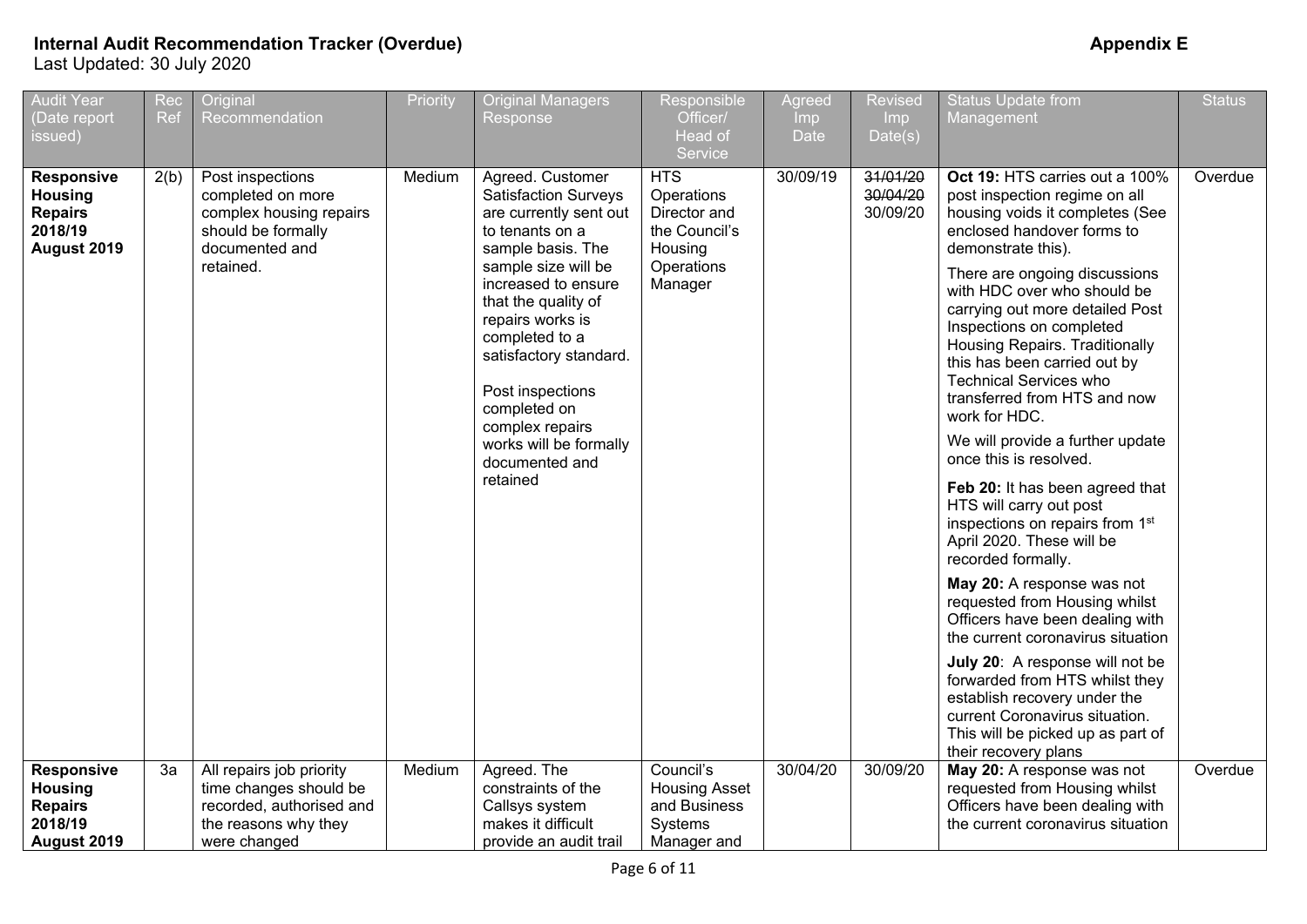| <b>Audit Year</b><br>(Date report<br>issued)                                 | Rec<br>Ref     | Original<br>Recommendation                                                                                                                                                                                                                                                | Priority | <b>Original Managers</b><br>Response                                                                                     | Responsible<br>Officer/<br>Head of<br><b>Service</b>                                     | Agreed<br>Imp<br><b>Date</b> | <b>Revised</b><br>Imp<br>Date(s) | <b>Status Update from</b><br>Management                                                                                                                                                                                                                                                                                                                         | <b>Status</b> |
|------------------------------------------------------------------------------|----------------|---------------------------------------------------------------------------------------------------------------------------------------------------------------------------------------------------------------------------------------------------------------------------|----------|--------------------------------------------------------------------------------------------------------------------------|------------------------------------------------------------------------------------------|------------------------------|----------------------------------|-----------------------------------------------------------------------------------------------------------------------------------------------------------------------------------------------------------------------------------------------------------------------------------------------------------------------------------------------------------------|---------------|
|                                                                              | 3 <sub>b</sub> | documented. This<br>information should be<br>shared with the Council<br>when KPI data is<br>submitted.<br>The reasons behind the                                                                                                                                          |          | of job priority time<br>changes. The<br>Council's Housing<br><b>Asset and Business</b><br>Systems Manager<br>and the HTS | the HTS<br>Commercial<br>Director                                                        |                              |                                  | July 20: HTS re-established the<br>repairs service on 22 <sup>nd</sup> June<br>2020. A response will not be<br>forwarded from Housing whilst<br>establishing recovery under the<br>current Coronavirus situation.                                                                                                                                               |               |
|                                                                              |                | housing repairs job<br>priority times are<br>allocated should be<br>investigated to ensure<br>that the appropriate<br>timescales are given.                                                                                                                               |          | <b>Commercial Director</b><br>will investigate if<br>there approach to<br>record job priority<br>time changes.           |                                                                                          |                              |                                  | The SSC has requested a<br>report back at the next<br>Committee meeting. Covid-19<br>recovery is being established<br>and this will mean the Council<br>diary will be adapted and                                                                                                                                                                               |               |
|                                                                              | 3 <sub>c</sub> | Repairs operatives<br>working hours should be<br>extended to increase<br>efficiency and flexibility of<br>the housing repairs<br>service.                                                                                                                                 |          |                                                                                                                          |                                                                                          |                              |                                  | meeting dates realigned.                                                                                                                                                                                                                                                                                                                                        |               |
|                                                                              | 3d             | Performance<br>improvements made as a<br>result of changes to the<br>housing repairs service<br>should be demonstrated.<br>monitored and reported<br>as part of the HTS<br>governance and scrutiny<br>arrangements.                                                       |          |                                                                                                                          |                                                                                          |                              |                                  |                                                                                                                                                                                                                                                                                                                                                                 |               |
| <b>Economic</b><br><b>Development</b><br>2019/20.<br><b>December</b><br>2019 | $\mathbf{1}$   | An action plan should be<br>developed to deliver the<br><b>Economic Development</b><br>Strategy. The action plan<br>should include:<br>• Priority of activities<br>• Timescales, targets<br>and measures (where<br>possible)<br>• The basis of the<br>working arrangement | Medium   | Work is in hand and<br>will align with the<br>Regeneration<br>Strategy.                                                  | Head of<br>Community<br>Wellbeing/<br>Strategy and<br>Economic<br>Development<br>Manager | 31/03/20                     | 30/09/20                         | May 20/July 20: Work on the<br>action plan has been stalled<br>due to Covid-19. It is, however,<br>highly likely this will be captured<br>by the Business and Economic<br>recovery group being led by the<br>Head of Environment and<br>Planning. We will review the<br>situation again in September<br>when there is a better<br>understanding of the economic | Overdue       |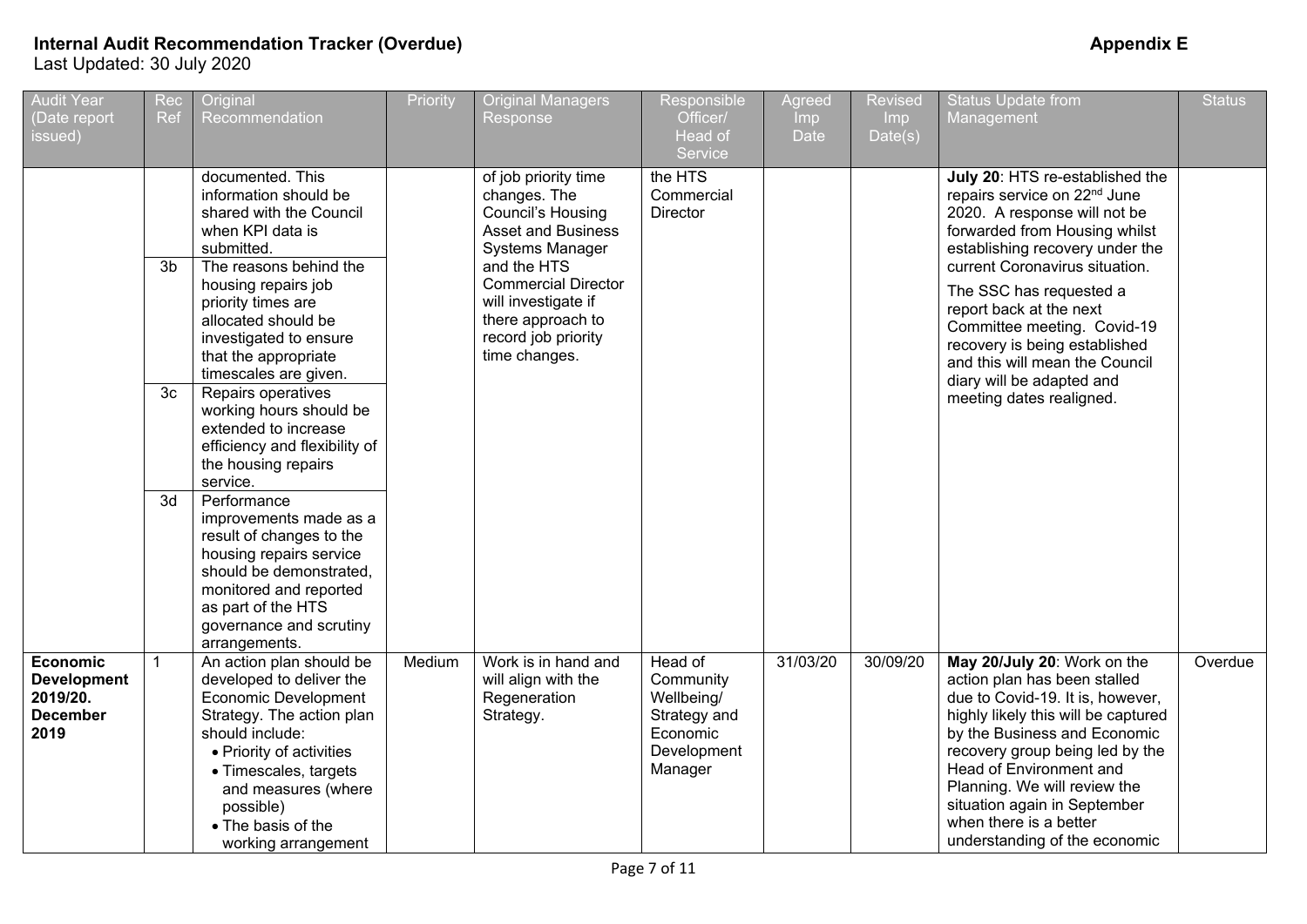| <b>Audit Year</b>                                                            | Rec            | Original                                                                                                                                                                                                                                                                                                   | Priority | <b>Original Managers</b>                                                | Responsible                                                                              | Agreed                                    | <b>Revised</b>       | <b>Status Update from</b>                                                                                                                                                                                                                            | <b>Status</b> |
|------------------------------------------------------------------------------|----------------|------------------------------------------------------------------------------------------------------------------------------------------------------------------------------------------------------------------------------------------------------------------------------------------------------------|----------|-------------------------------------------------------------------------|------------------------------------------------------------------------------------------|-------------------------------------------|----------------------|------------------------------------------------------------------------------------------------------------------------------------------------------------------------------------------------------------------------------------------------------|---------------|
| (Date report<br>issued)                                                      | Ref            | Recommendation                                                                                                                                                                                                                                                                                             |          | Response                                                                | Officer/<br>Head of                                                                      | Imp<br>Date                               | Imp<br>Date(s)       | Management                                                                                                                                                                                                                                           |               |
|                                                                              |                |                                                                                                                                                                                                                                                                                                            |          |                                                                         | Service                                                                                  |                                           |                      |                                                                                                                                                                                                                                                      |               |
|                                                                              |                | with partners                                                                                                                                                                                                                                                                                              |          |                                                                         |                                                                                          |                                           |                      | impact of Covid-19.                                                                                                                                                                                                                                  |               |
| <b>Economic</b><br><b>Development</b><br>2019/20.<br><b>December</b><br>2019 | $\overline{2}$ | The Officer Working<br>Group should formally<br>monitor and update the<br>action plan with progress<br>against each activity.                                                                                                                                                                              | Medium   | Work is in hand and<br>will align with the<br>Regeneration<br>Strategy. | Head of<br>Community<br>Wellbeing/<br>Strategy and<br>Economic<br>Development<br>Manager | 31/03/20                                  | 30/9/20              |                                                                                                                                                                                                                                                      |               |
| Economic<br><b>Development</b><br>2019/20.<br><b>December</b><br>2019        | 3              | Progress on the<br>Economic Development<br>Strategy, through the<br>action plan, should be<br>regularly (at least<br>quarterly) reported to the<br><b>Head of Community</b><br>Wellbeing and the<br>Portfolio Holder for<br>Economic Growth, with<br>exception reporting to<br>Senior Management<br>Board. | Medium   | Work is in hand and<br>will align with the<br>Regeneration<br>Strategy. | Head of<br>Community<br>Wellbeing/<br>Strategy and<br>Economic<br>Development<br>Manager | 31/03/20                                  | 30/9/20              |                                                                                                                                                                                                                                                      |               |
| Change and<br>Patch<br><b>Management</b><br>2019/20<br>January 2020          | $\mathbf{1}$   | The frequency which the<br>patching / upgrades are<br>implemented to the<br>Civica application should<br>be reviewed with a view<br>to increasing this from<br>the present monthly,<br>extending the one hour<br>window, or both.<br>The process should also<br>be documented.                             | Medium   | Formal<br>documentation will be<br>written                              | Senior IT<br>Manager/<br>Head of<br>Finance                                              | 01/03/20<br>(Formal doc<br>to be written) | 30/06/20<br>30/09/20 | May 20: The documentation<br>has been written and needs to<br>be checked and tested, which<br>should be done by the end of<br>June.<br>July 20: Competing priorities<br>due to Covid-19 means this<br>should be completed by the end<br>of September | Overdue       |
| <b>Change and</b><br>Patch<br><b>Management</b><br>2019/20<br>January 2020   | $\overline{2}$ | The processes for<br>upgrading or applying<br>changes to the new core<br>switch devices should be<br>documented into a formal                                                                                                                                                                              | Medium   | Formal<br>documentation will be<br>written                              | Senior IT<br>Manager/<br>Head of<br>Finance                                              | 01/03/20                                  | 30/06/20<br>30/09/20 | May 20/July 20: See response<br>above                                                                                                                                                                                                                | Overdue       |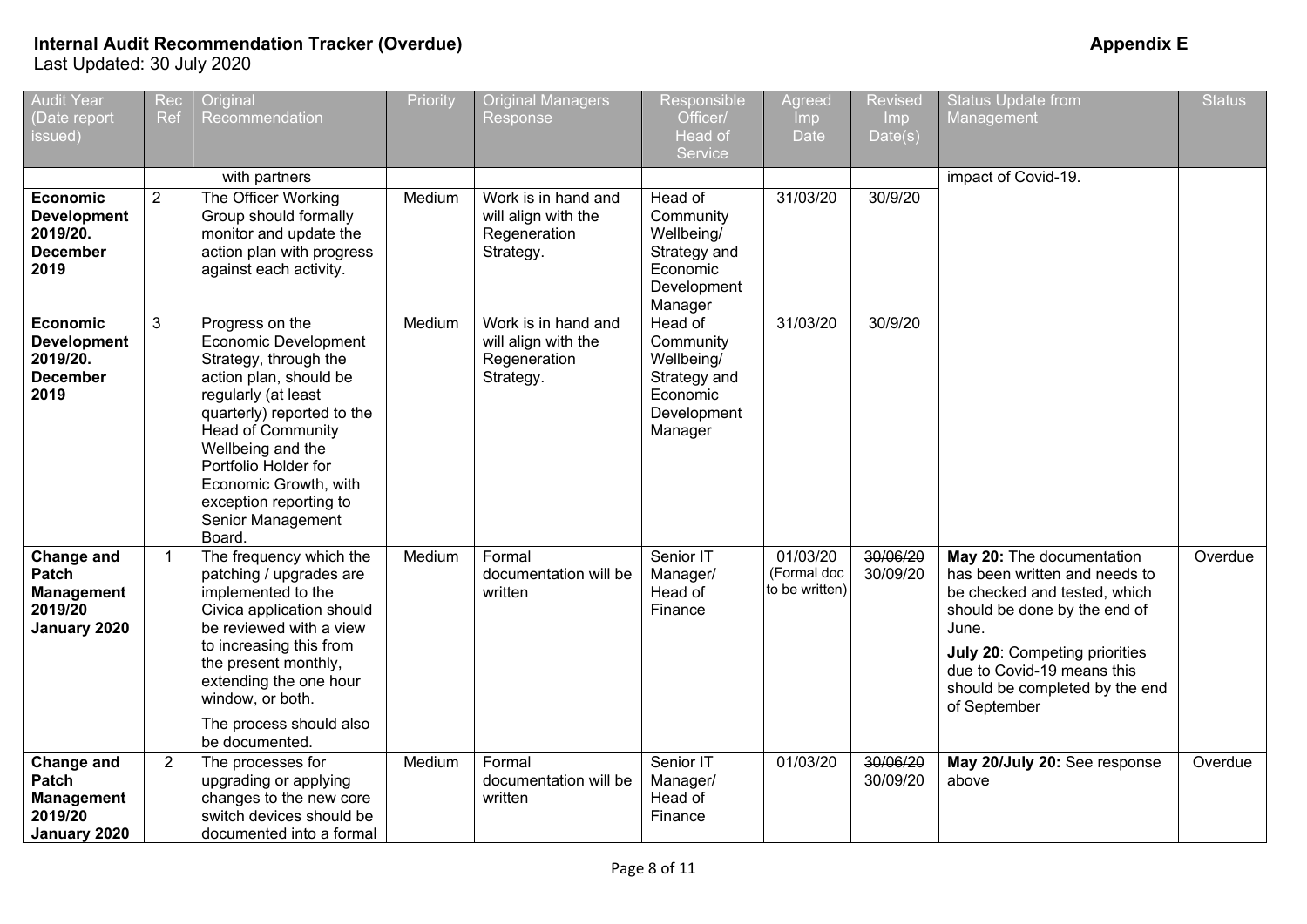| <b>Audit Year</b><br>(Date report<br>issued)                        | Rec<br>Ref     | Original<br>Recommendation                                                                                                                                                                                                                                                                                                                                                                                                                                                                                                                                    | Priority | <b>Original Managers</b><br>Response                                                                                                                                                                                                                                                                                                                                                                                                                                           | Responsible<br>Officer/<br>Head of<br>Service           | Agreed<br><b>Imp</b><br><b>Date</b> | <b>Revised</b><br><b>Imp</b><br>Date(s) | <b>Status Update from</b><br>Management                                                                                                                                                                                                                                                                                                                                                                                                                                                                 | <b>Status</b>                        |
|---------------------------------------------------------------------|----------------|---------------------------------------------------------------------------------------------------------------------------------------------------------------------------------------------------------------------------------------------------------------------------------------------------------------------------------------------------------------------------------------------------------------------------------------------------------------------------------------------------------------------------------------------------------------|----------|--------------------------------------------------------------------------------------------------------------------------------------------------------------------------------------------------------------------------------------------------------------------------------------------------------------------------------------------------------------------------------------------------------------------------------------------------------------------------------|---------------------------------------------------------|-------------------------------------|-----------------------------------------|---------------------------------------------------------------------------------------------------------------------------------------------------------------------------------------------------------------------------------------------------------------------------------------------------------------------------------------------------------------------------------------------------------------------------------------------------------------------------------------------------------|--------------------------------------|
|                                                                     |                | procedure.                                                                                                                                                                                                                                                                                                                                                                                                                                                                                                                                                    |          |                                                                                                                                                                                                                                                                                                                                                                                                                                                                                |                                                         |                                     |                                         |                                                                                                                                                                                                                                                                                                                                                                                                                                                                                                         |                                      |
| Change and<br>Patch<br><b>Management</b><br>2019/20<br>January 2020 | 3              | The Change Control and<br>Management procedure<br>should be expanded to<br>include the activities that<br>happen after the<br>approval of the change.                                                                                                                                                                                                                                                                                                                                                                                                         | Low      | The documentation<br>will be expanded to<br>include activity after<br>approval of change.                                                                                                                                                                                                                                                                                                                                                                                      | Senior IT<br>Manager/<br>Head of<br>Finance             | 01/03/20                            | 30/06/20<br>30/09/20                    | May 20/July 20: See response<br>above                                                                                                                                                                                                                                                                                                                                                                                                                                                                   | Overdue                              |
| Change and<br>Patch<br><b>Management</b><br>2019/20<br>January 2020 | $\overline{4}$ | Consider adding to the<br>Change and Control<br>Management Procedure<br>a section on post event<br>documentation of<br>emergency changes and<br>actions.                                                                                                                                                                                                                                                                                                                                                                                                      | Low      | This will be<br>considered as part of<br>the post event<br>management of<br>emergency changes<br>and call-out<br>procedures.                                                                                                                                                                                                                                                                                                                                                   | Senior IT<br>Manager/<br>Head of<br>Finance             | 01/03/20                            | 30/06/20<br>30/09/20                    | May 20: The out of hours<br>procedures are being changed<br>and will be formally adopted by<br>the end of June<br>July 20: Progress on this low<br>priority recommendation has<br>been delayed due to Covid-19                                                                                                                                                                                                                                                                                          | Overdue                              |
| Former<br><b>Tenant</b><br><b>Arrears</b><br>2019/20<br>April 2020  | $\mathbf 1$    | Former tenant debt<br>needs to be proactively<br>managed in accordance<br>with the former tenant<br>arrears policy with<br>resources targeted in the<br>following priority order:<br>• new former tenant<br>arrears (from the voids<br>notifications)<br>• recent former tenant<br>debt (less than a year<br>old)<br>• historical debt between<br>1 and 5 years old.<br>In March 2020 resources<br>should be targeted at the<br>£93,646.82 of 2014/2015<br>debt that is a risk of<br>being uncollectable<br>during 2020/21 through<br>the time Limitation Act | High     | An Orchard Business<br>Objects report to be<br>produced to<br>breakdown the<br>former tenant debt in<br>to age category in<br>line with<br>recommended priority<br>order.<br>Rent Officers to<br>prioritise former<br>tenant recovery in<br>line with the priority<br>order recommended.<br>These cases will be<br>actioned once the<br>current arrears<br>recommendations are<br>actioned. The total<br>financial amount<br>written off will be in<br>line with our allocated | Senior<br>Housing<br>Operations<br>Manager -<br>People. | 01/06/20                            | 31/12/20                                | May 20: An update was not<br>requested from Housing whilst<br>Officers have been dealing with<br>the current coronavirus situation<br>July 20: Rent Officers during<br>lock-down are actively working<br>on the former tenant arears.<br><b>Under new Government</b><br>guidance. Covid-19 recovery is<br>being established and progress<br>will be reviewed as part of the<br>wider Business Plan priorities<br>and action plans at Quarter 2<br>together with wider bad debt<br>provisions reporting. | Overdue<br>(but being<br>progressed) |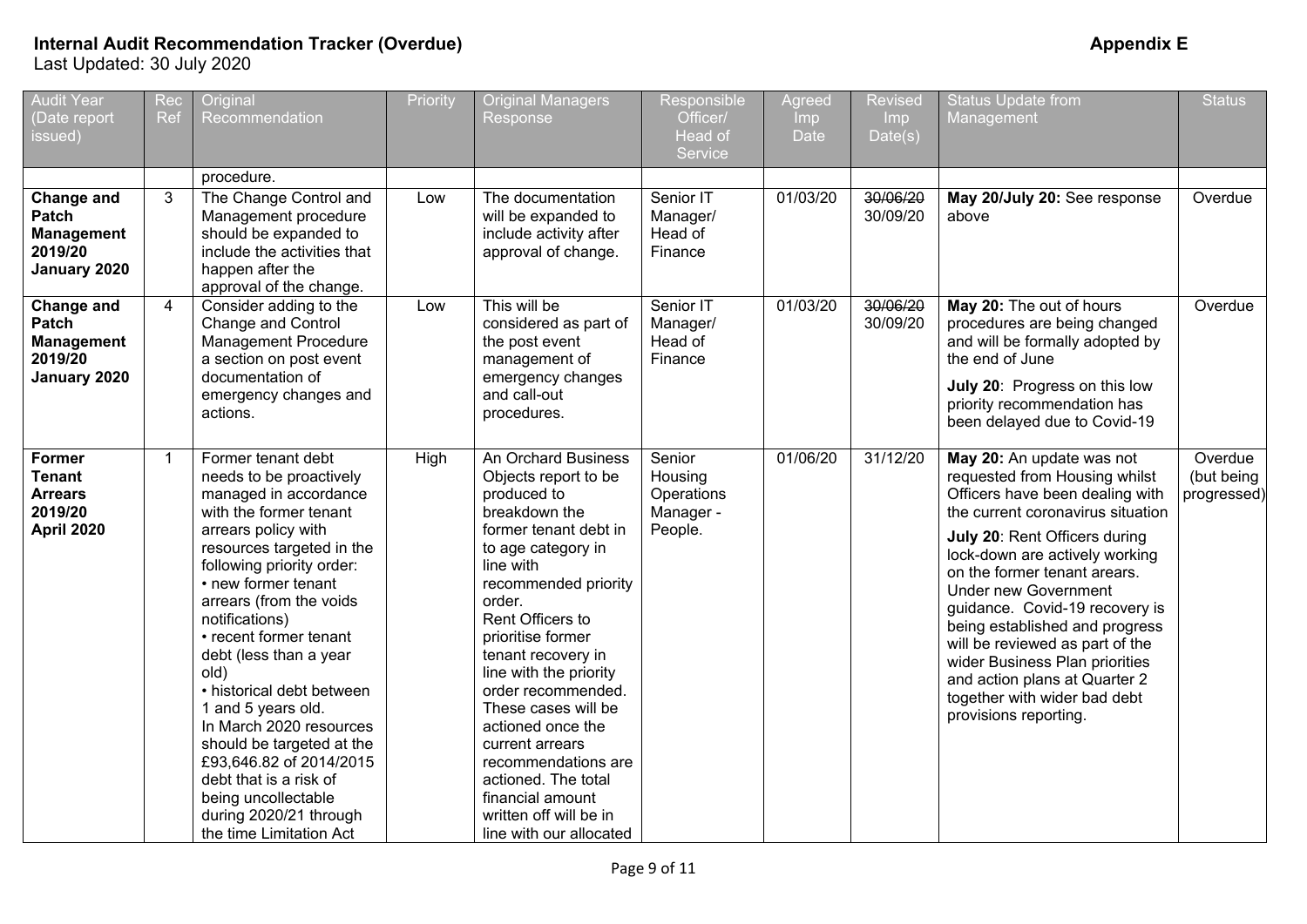| <b>Audit Year</b><br>(Date report<br>issued)                              | Rec<br>Ref     | Original<br>Recommendation                                                                                                                                                                                                                                                                                                                                                                                                                | Priority | <b>Original Managers</b><br>Response                                                                                                                                                                                                                                                 | Responsible<br>Officer/<br>Head of<br>Service           | Agreed<br><b>Imp</b><br><b>Date</b> | <b>Revised</b><br><b>Imp</b><br>Date(s) | <b>Status Update from</b><br>Management                                                                                                                                                                                                                                                                                                                                                                                                                                                             | <b>Status</b>                        |
|---------------------------------------------------------------------------|----------------|-------------------------------------------------------------------------------------------------------------------------------------------------------------------------------------------------------------------------------------------------------------------------------------------------------------------------------------------------------------------------------------------------------------------------------------------|----------|--------------------------------------------------------------------------------------------------------------------------------------------------------------------------------------------------------------------------------------------------------------------------------------|---------------------------------------------------------|-------------------------------------|-----------------------------------------|-----------------------------------------------------------------------------------------------------------------------------------------------------------------------------------------------------------------------------------------------------------------------------------------------------------------------------------------------------------------------------------------------------------------------------------------------------------------------------------------------------|--------------------------------------|
|                                                                           |                | 1980. All these former<br>tenants be contacted and<br>if there are no responses,<br>they are passed to the<br>tracing agency to<br>maximise the opportunity<br>for debt recovery before<br>it becomes irrecoverable.<br>On reputational and<br>compassionate grounds<br>any debt due to the death<br>of a tenant in 2014/15 be<br>excluded from this<br>recovery project.                                                                 |          | bad debt provision for<br>2020/21.                                                                                                                                                                                                                                                   |                                                         |                                     |                                         |                                                                                                                                                                                                                                                                                                                                                                                                                                                                                                     |                                      |
| Former<br><b>Tenant</b><br><b>Arrears</b><br>2019/20<br><b>April 2020</b> | $\overline{2}$ | The Voids notification list<br>be actioned weekly in all<br>cases and either Rent<br>Officers are asked to<br>ensure they action their<br>properties each week or<br>an officer is designated<br>with all Voids<br>notifications.<br>On a monthly basis the<br>Senior Housing<br><b>Operation Manager</b><br>People receives a<br>sample check on<br>compliance to ensure<br>void notifications have<br>been actioned and<br>followed up. | High     | Circulation list for<br>weekly void list to be<br>amended to include<br>Team Leaders to<br>ensure circulation to<br>all Rent Officers on a<br>weekly basis.<br>The monthly audit will<br>be carried out by the<br>rents Team Leader,<br>who will sample 10%<br>of the void accounts. | Senior<br>Housing<br>Operations<br>Manager -<br>people. | 27/04/20                            | 31/12/20                                | May 20: An update was not<br>requested from Housing whilst<br>Officers have been dealing with<br>the current coronavirus<br>situation.<br>July 20: Rent Officers during<br>lock-down continue to working<br>on the former tenant arears,<br>under the new Government<br>guidance. Covid-19 recovery is<br>being established and this will<br>be reviewed as part of the wider<br>Business Plan priorities and<br>action plans at Quarter 2<br>together with wider bad debt<br>provisions reporting. | Overdue<br>(but being<br>progressed) |
| Former<br><b>Tenant</b><br><b>Arrears</b><br>2019/20<br><b>April 2020</b> | 5              | As this review identified<br>that all debt over six<br>years old, is in effect<br>irrecoverable it may be<br>appropriate to monitor<br>the former tenants'                                                                                                                                                                                                                                                                                | Medium   | Quarterly<br>performance<br>dashboard to be re-<br>configured to<br>separate recoverable<br>and non-recoverable                                                                                                                                                                      | Senior<br>Housing<br>Operations<br>Manager-<br>People.  | 01/07/20                            | 31/12/20                                | July 20: Rent Officers are<br>actively working on the former<br>tenant arears. Covid-19<br>recovery is being established<br>and this will be reviewed as part<br>of the wider Business Plan                                                                                                                                                                                                                                                                                                         | Overdue<br>(but being<br>progressed) |